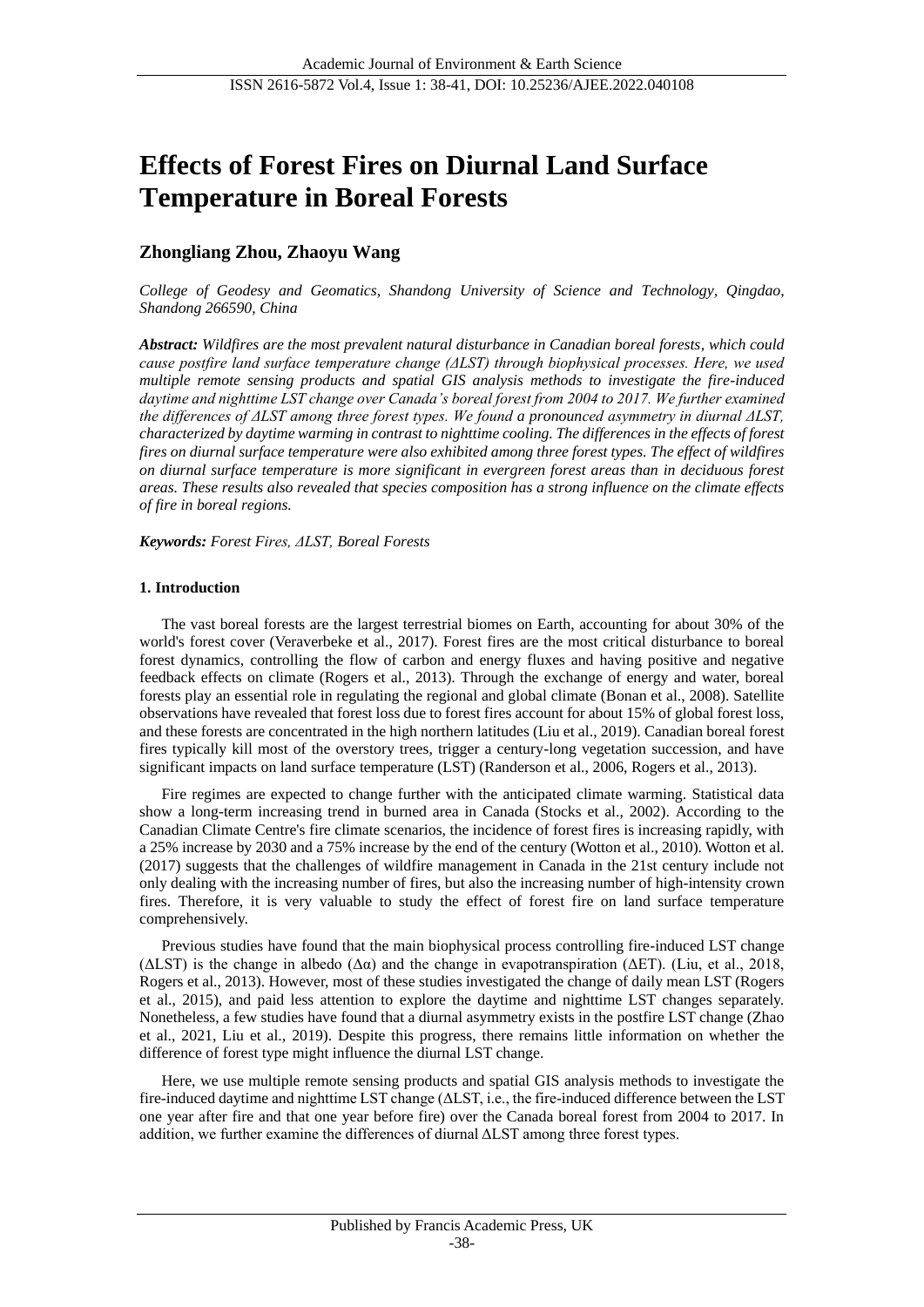#### ISSN 2616-5872 Vol.4, Issue 1: 38-41, DOI: 10.25236/AJEE.2022.040108

#### **2. Data and Methods**

Three satellite-data products derived from the Moderate Resolution Imaging Spectroradiometer (MODIS) were used in this study. This MODIS-Collection consisted of products for the burned area (BA), LST, and land cover type (LCT) at various resolutions. For BA data, the monthly MCD64A1 product was used, which covered the period 2004-2017 at a spatial resolution of 500 m. For LST data, we used the monthly MYD11C3 product, with a period of 2003-2018 at a spatial resolution of 0.05°. For the LCT data, we used the 0.05° spatial resolution MCD12C1 product along with the International Geosphere-Biosphere Programme classification scheme.

Monthly pixel-level BA was first integrated into annual pixel-level BA and then aggregated into Percentage of burned area (PBA) at 0.05° spatial resolution (i.e., the number of burned pixels divided by the number of pixels within the 0.05° grid. Note that, only the 0.05º grid cells with PBA>0.2 were included in our analysis.

The fire-induced LST change is based on Equation 1

$$
\Delta LST_y = \Delta LST_{y+1} - \Delta LST_{y-1} \tag{1}
$$

where y is the year of forest fire occurrence. For a given burned pixel, the fire-induced (ΔLST) is the change in LST between the years previous and subsequent the fire (ΔLST).

#### **3. Results**

#### *3.1. Changes in the daytime and nighttime surface temperatures following fires in Canada*

In most areas, the annual LST (T<sub>max</sub> and T<sub>min</sub>) increased significantly during the day (mean  $\Delta T_{\text{max}} =$  $0.699 \pm 1.649$  K) and decreased slightly at night after forest fires (mean  $\Delta T_{\text{min}} = -0.107 \pm 1.202$  K) (Fig.1 and 2). The LST response to fire also exhibits pronounced spatial patterns (Fig.1). According to the statistics, about 64.5% of areas showed a daytime warming effect, whereas only 35.5% of areas showed a daytime cooling effect. Fire-induced daytime land surface warming is more significant in the western part of Canada, and surface cooling is more significant in the central part (Fig.1a). For the  $\Delta T_{\text{min}}$ , we found that about 52.9% of the areas showed a cooling effect, in which 47.1 % showed a warming effect (Fig. 1b). Fire-induced nighttime land surface warming is more significant in the western part of Canada, and surface cooling is more significant in the eastern part of Canada.



*Figure 1: Changes in daytime and nighttime surface temperature (LST) per year after forest fires: (a) Change in T<sub><i>max*</sub> (K), (b) Change in T<sub>*min*</sub> (K). Original analysis was made at 0.05 ° resolution but results *are aggregated to 0.5° in this figure for display purposes.*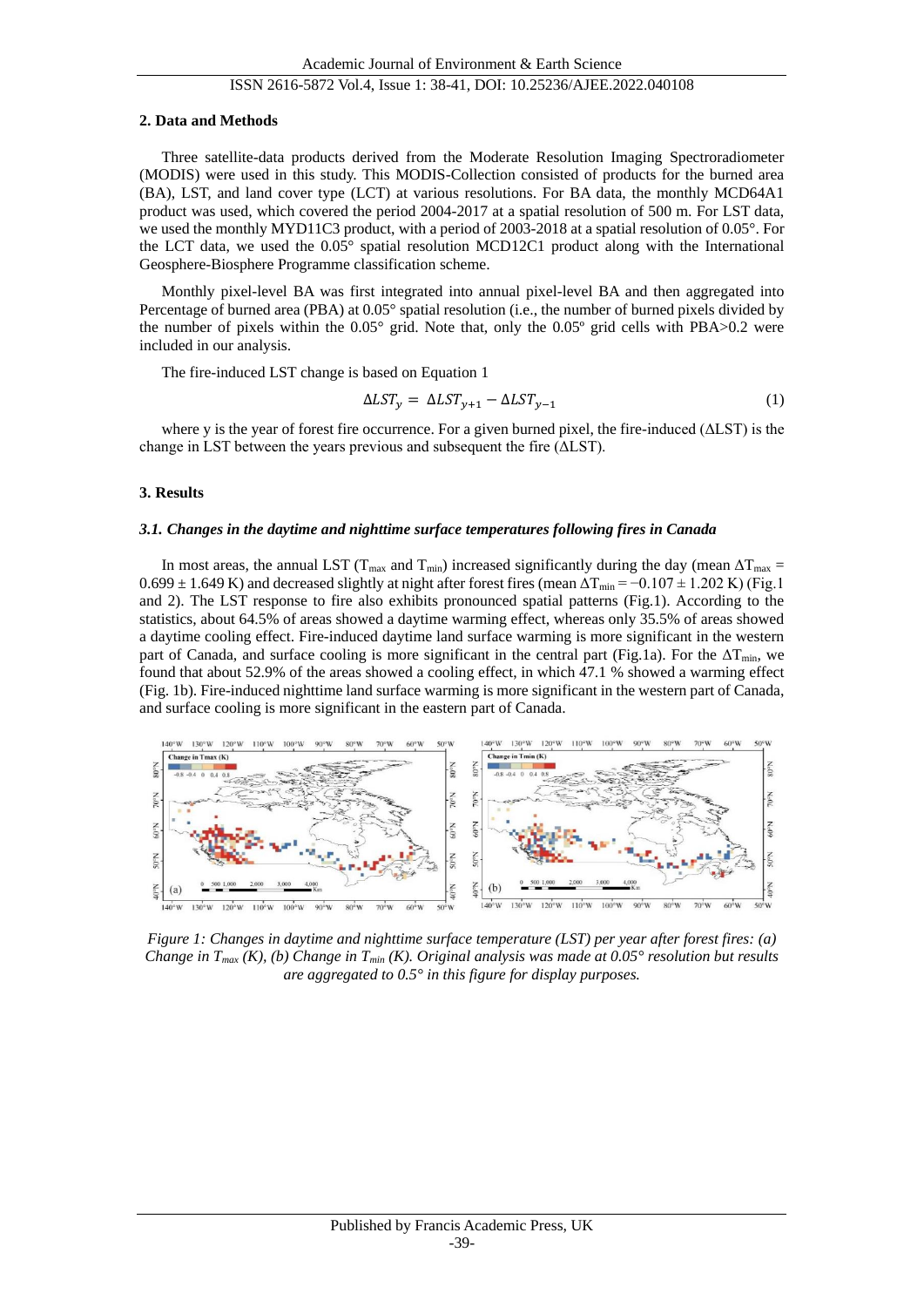

*Figure 2: Effects of forest fires on daytime and nighttime surface temperature in different forest types. The symbols a, b, c, and d represent significant differences (p < 0.05) among different seasons determined by analysis of variance (ANOVA).*

#### *3.2. Changes and differences in surface temperature of different types of forests after fire*

Fig.2 presents the fire-induced LST change for different forest types, such as ENF, MBF, MF. There was a significant increase in daytime LST for ENF after the forest fires (mean  $\Delta T_{\text{max}} = 0.789 \pm 1.633 \text{ K}$ ), while there was only a slight decrease in nighttime LST (mean  $\Delta T_{min} = -0.076 \pm 1.202$  K). On the contrary, for DNF, both of  $\Delta T_{\text{max}}$  and  $\Delta T_{\text{min}}$  following fire show consistent cooling effects (mean  $\Delta T_{\text{max}} = -0.416$  $\pm 0.402$  K, mean  $\Delta T_{\text{min}} - 0.075 \pm 0.405$  K). For the MF, forest fires produced a marked increase of daily  $T_{\text{max}}$  (mean  $\Delta T_{\text{max}} = 0.462 \pm 1.757$  K, and an overall small decrease in  $T_{\text{min}}$  one year after fire (mean  $\Delta$ T<sub>min</sub> =  $-0.276 \pm 1.041$  K).

#### **4. Discussion**

Boreal forest dynamics is primarily driven by wildfire, which is the key ecosystem process shaping the physical and biological attributes of this biome over most of its range (Hayes et al., 2011). However, most of these studies have focused on the relationship between forest fires and daily mean LST change (Rogers et al., 2013), and there is a lack of studies on the influence of diurnal temperature (Zhao et al., 2021). Our results revealed the effects of forest fires on diurnal LST in Canada boreal forests. We found that boreal forest wildfires have a warming effect on daytime LST and cooling effect on nighttime LST one year after fire across boreal forest types. The differences in the effects of forest fires on diurnal LST were also exhibited among three forest types, suggesting that species composition has a strong influence on the climate effects of fire in boreal regions.

In accordance with previous studies, our results indicate that boreal forest fires produce an annual daytime warming effect one year after fire (Zhao et al., 2021). The changes in albedo and evapotranspiration are the potential causes of the warming (Liu et al., 2019). Rogers et al. (2015) found that reduced summer albedo caused by surface charring following fire might have increased LST. However, Zhao et al. (2021) proposed that the albedo decrease in summer only caused a slight increase in average summer net shortwave radiation but LE decreased more sharply one year after fire in North American Boreal Forest. They believed that the reduction of ET is primarily responsible for observed postfire daytime warming.

Our results reveal that postfire nighttime ΔLST is dominated by surface cooling in Canada boreal forest. There are two possible explanations for this phenomenon. Firstly, the destruction of vegetation caused by fire can reduce roughness-generated turbulence, which could otherwise bring heat from the air aloft to the surface during the night (Schultz et al., 2017). Therefore, the damage of forest canopy by fire can reduce the coupling between the near-surface air and the land surface at night, contributing to postfire surface cooling. Secondly, previous studies have found that boreal forest wildfires generally increased postfire albedo during winter, spring, and fall (Liu & Randerson, 2008). Postfire daytime energy absorption is reduced compared to the prefire state among the three seasons. As a result, energy release during the night is also reduced and this indirectly contributes to nighttime cooling.